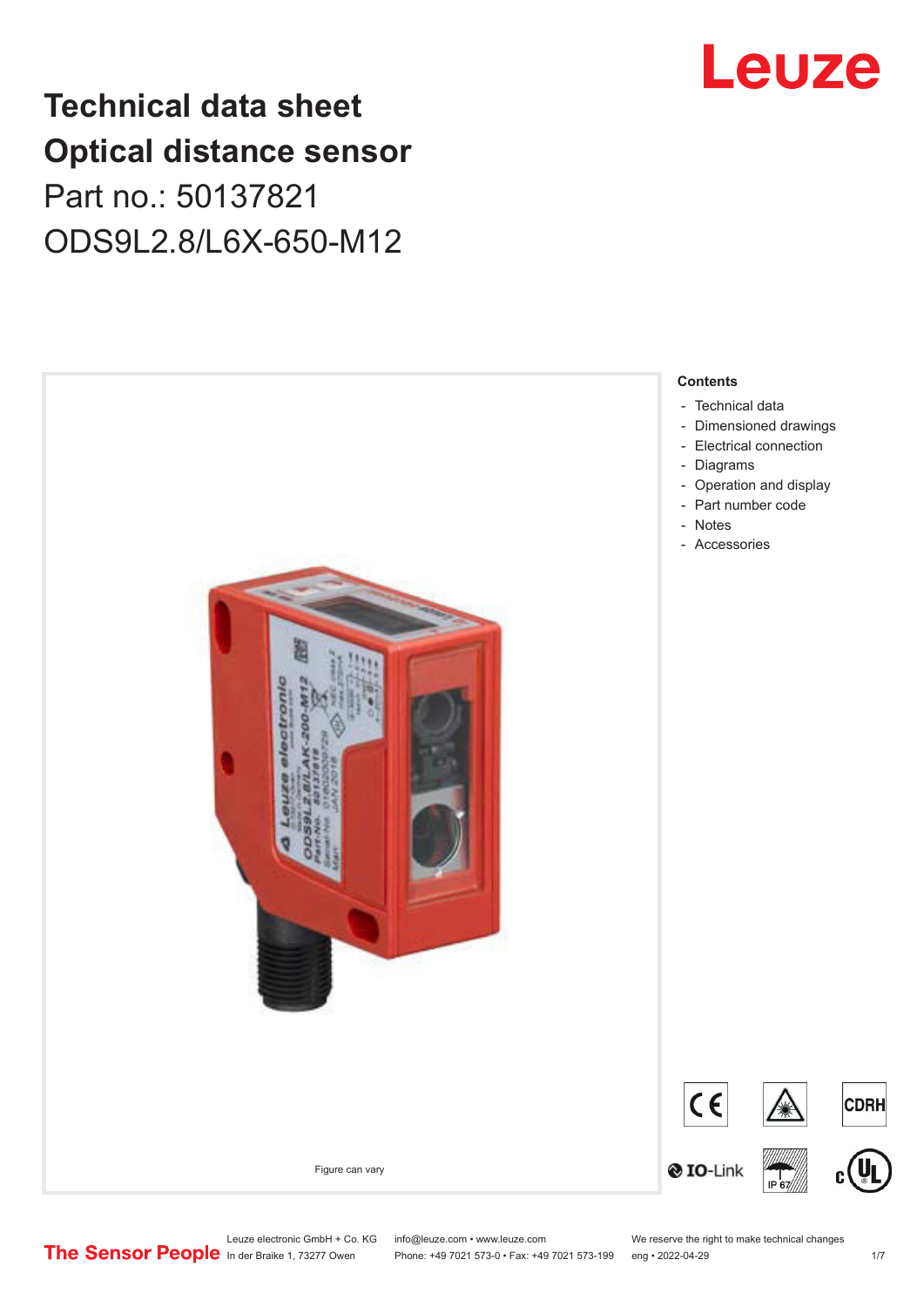### <span id="page-1-0"></span>**Technical data**

# Leuze

#### **Basic data**

| <b>Series</b>           | 9                                      |
|-------------------------|----------------------------------------|
| Application             | Fill-level monitoring                  |
|                         | Length measurement in material cutting |
|                         | Object measurement                     |
| Type of scanning system | Against object                         |

#### **Optical data**

| Beam path                            | Collimated             |
|--------------------------------------|------------------------|
| Light source                         | Laser, Red             |
| Wavelength                           | 650 nm                 |
| Laser class                          | 2, IEC/EN 60825-1:2014 |
| <b>Transmitted-signal shape</b>      | Pulsed                 |
| <b>Pulse duration</b>                | 22,000 µs              |
| Light spot size [at sensor distance] | 1 mm [650 mm]          |
| Type of light spot geometry          | Round                  |

#### **Measurement data**

| <b>Measurement range</b>                    | $50650$ mm           |
|---------------------------------------------|----------------------|
| <b>Resolution</b>                           | $0.1$ mm             |
| Accuracy                                    | $1\%$                |
| Reference value, accuracy                   | Measurement distance |
| Reproducibility (1 sigma)                   | $0.1$ mm             |
| Temperature drift, relative                 | $0.02$ %/K           |
| Referencing                                 | No                   |
| Optical distance measurement prin-<br>ciple | Triangulation        |

#### **Electrical data**

| <b>Protective circuit</b> |                                                | Polarity reversal protection                              |
|---------------------------|------------------------------------------------|-----------------------------------------------------------|
|                           |                                                | Short circuit protected                                   |
|                           |                                                | <b>Transient protection</b>                               |
|                           |                                                |                                                           |
|                           | Performance data                               |                                                           |
|                           | Supply voltage U <sub>B</sub>                  | 18  30 V, DC                                              |
|                           | <b>Residual ripple</b>                         | 0  15 %, From $U_{\rm B}$                                 |
|                           | <b>Open-circuit current</b>                    | 050mA                                                     |
|                           |                                                |                                                           |
|                           | Outputs                                        |                                                           |
|                           | Number of digital switching outputs 2 Piece(s) |                                                           |
|                           |                                                |                                                           |
|                           | <b>Switching outputs</b>                       |                                                           |
|                           | <b>Voltage type</b>                            | DC.                                                       |
|                           | Setting for the switching outputs              | Independently adjustable switching<br>outputs             |
|                           | <b>Switching voltage</b>                       | high: $\geq$ (U <sub>R</sub> -2V)                         |
|                           |                                                | $low: \leq 2$ V                                           |
|                           |                                                |                                                           |
|                           | <b>Switching output 1</b>                      |                                                           |
|                           | Assignment                                     | Connection 1, pin 4                                       |
|                           | <b>Switching element</b>                       | Transistor, Push-pull                                     |
|                           | <b>Switching principle</b>                     | IO-Link / light switching (PNP)/dark swit-<br>ching (NPN) |
|                           |                                                |                                                           |
|                           | <b>Switching output 2</b>                      |                                                           |
|                           | Assignment                                     | Connection 1, pin 2                                       |
|                           | <b>Switching element</b>                       | Transistor, Push-pull                                     |
|                           | <b>Switching principle</b>                     | Light switching (PNP)/dark switching<br>(NPN)             |

| <b>Timing</b>                                    |                                                                                                |  |
|--------------------------------------------------|------------------------------------------------------------------------------------------------|--|
| <b>Response time</b>                             | 1 ms, Under constant ambient<br>conditions, 90% diffuse reflection, stan-<br>dard measure mode |  |
| <b>Readiness delay</b>                           | 300 ms                                                                                         |  |
| Interface                                        |                                                                                                |  |
| Type                                             | IO-Link                                                                                        |  |
| <b>IO-Link</b>                                   |                                                                                                |  |
| <b>COM</b> mode                                  | COM <sub>3</sub>                                                                               |  |
| <b>Profile</b>                                   | Smart sensor profile                                                                           |  |
| Min. cycle time                                  | $COM3 = 0.5$ ms                                                                                |  |
| <b>Frame type</b>                                | 2.V                                                                                            |  |
| Port type                                        | A                                                                                              |  |
| <b>Specification</b>                             | V1.1                                                                                           |  |
| SIO-mode support                                 | Yes                                                                                            |  |
| Process data IN                                  | 4 byte                                                                                         |  |
| <b>Process data OUT</b>                          | 8 bit                                                                                          |  |
| Dual-core operating mode                         | Yes                                                                                            |  |
| <b>Connection</b>                                |                                                                                                |  |
| <b>Number of connections</b>                     | 1 Piece(s)                                                                                     |  |
|                                                  |                                                                                                |  |
| <b>Connection 1</b>                              |                                                                                                |  |
| <b>Function</b>                                  | Signal OUT                                                                                     |  |
|                                                  | Voltage supply                                                                                 |  |
| <b>Type of connection</b>                        | Connector, Turning, 90°                                                                        |  |
| <b>Thread size</b>                               | M12<br>Male                                                                                    |  |
| <b>Type</b><br><b>Material</b>                   | <b>Plastic</b>                                                                                 |  |
| No. of pins                                      | 5-pin                                                                                          |  |
| Encoding                                         | A-coded                                                                                        |  |
|                                                  |                                                                                                |  |
| Mechanical data                                  |                                                                                                |  |
| Design                                           | Cubic                                                                                          |  |
| Dimension (W x H x L)                            | 21 mm x 50 mm x 50 mm                                                                          |  |
| <b>Housing material</b>                          | Plastic                                                                                        |  |
| Lens cover material                              | Glass                                                                                          |  |
| Net weight<br><b>Housing color</b>               | 50 g<br>Red                                                                                    |  |
| <b>Type of fastening</b>                         | Through-hole mounting                                                                          |  |
|                                                  | Via optional mounting device                                                                   |  |
|                                                  |                                                                                                |  |
| <b>Operation and display</b>                     |                                                                                                |  |
| Type of display                                  | LED                                                                                            |  |
|                                                  | OLED display                                                                                   |  |
| <b>Number of LEDs</b>                            | 2 Piece(s)                                                                                     |  |
| <b>Operational controls</b>                      | Control buttons                                                                                |  |
|                                                  | PC software                                                                                    |  |
| <b>Environmental data</b>                        |                                                                                                |  |
| Ambient temperature, operation                   | $-2050 °C$                                                                                     |  |
| Ambient temperature, storage                     | $-30$ 70 °C                                                                                    |  |
| <b>Certifications</b>                            |                                                                                                |  |
|                                                  |                                                                                                |  |
| Degree of protection                             | IP 67                                                                                          |  |
| <b>Protection class</b><br><b>Certifications</b> | Ш<br>UL                                                                                        |  |
|                                                  |                                                                                                |  |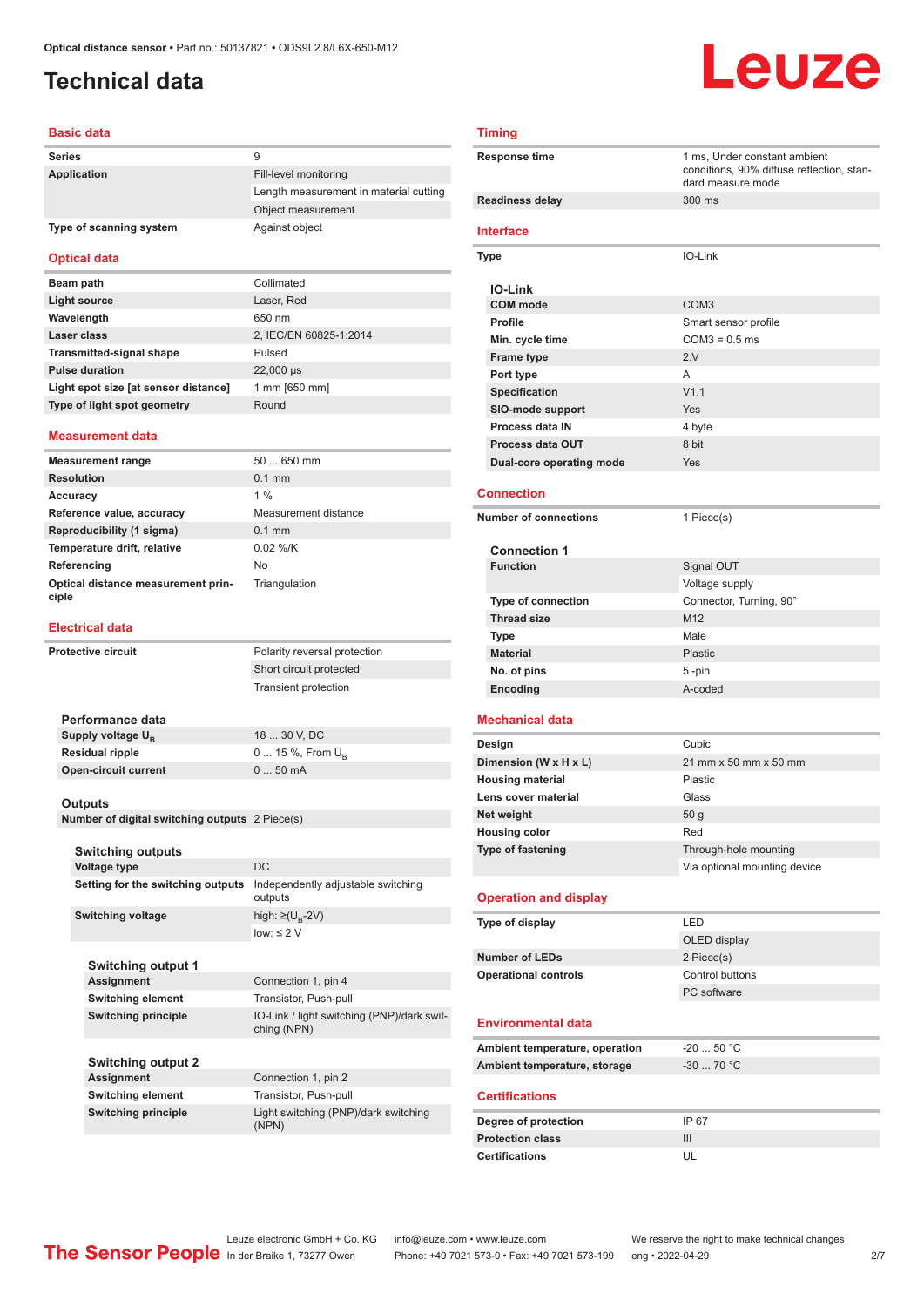#### **Technical data**

| <b>Customs tariff number</b> | 90318020 |
|------------------------------|----------|
| <b>ECLASS 5.1.4</b>          | 27270801 |
| <b>ECLASS 8.0</b>            | 27270801 |
| <b>ECLASS 9.0</b>            | 27270801 |
| <b>ECLASS 10.0</b>           | 27270801 |
| <b>ECLASS 11.0</b>           | 27270801 |
| <b>ECLASS 12.0</b>           | 27270916 |
| <b>ETIM 5.0</b>              | EC001825 |
| <b>ETIM 6.0</b>              | EC001825 |
| <b>ETIM 7.0</b>              | EC001825 |

Leuze electronic GmbH + Co. KG info@leuze.com • www.leuze.com We reserve the right to make technical changes In der Braike 1, 73277 Owen Phone: +49 7021 573-0 • Fax: +49 7021 573-199 eng • 2022-04-29 3/7

Leuze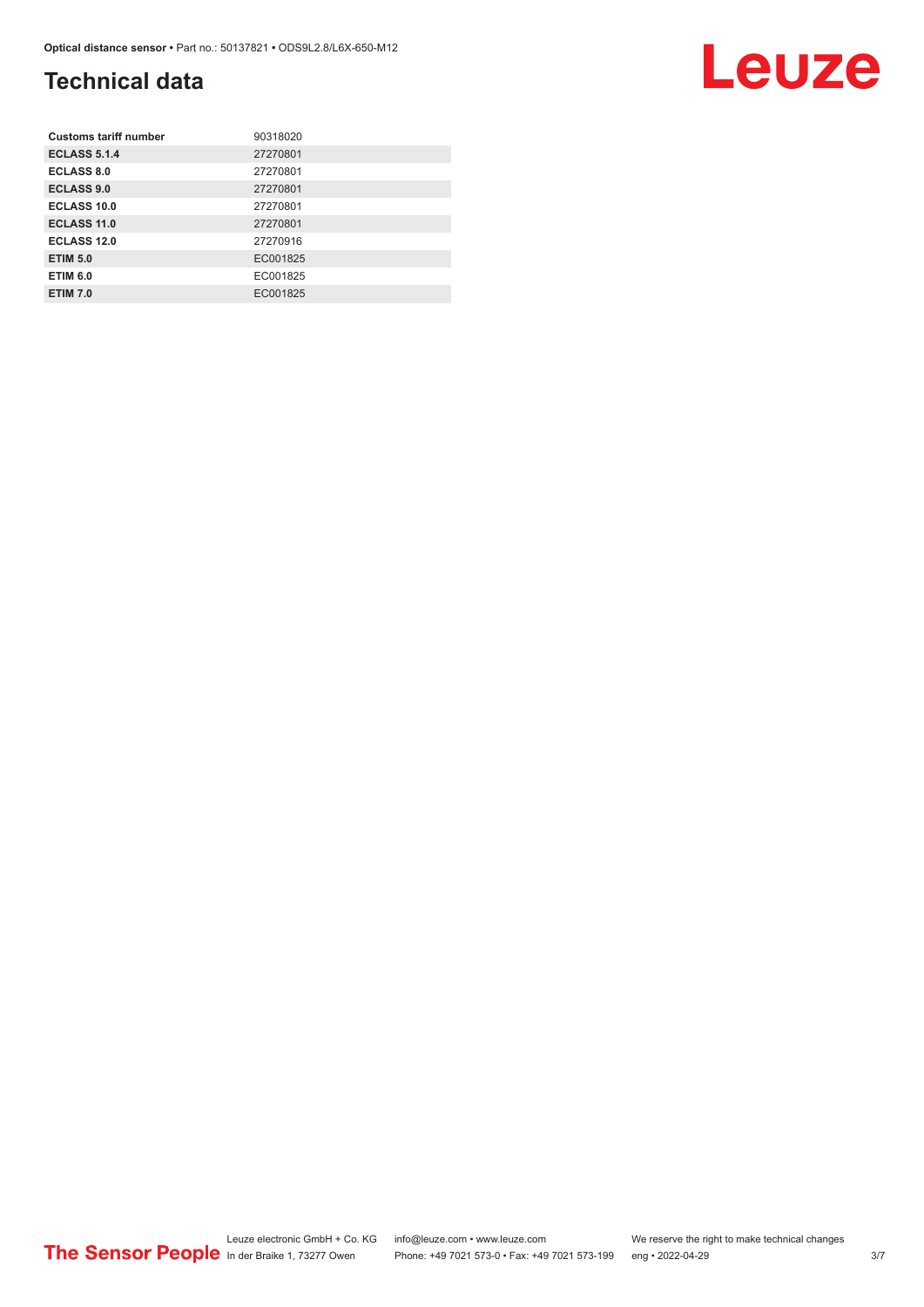#### <span id="page-3-0"></span>**Dimensioned drawings**

All dimensions in millimeters



C Device plug M12

F Color display

J Control buttons

#### **Electrical connection**

#### **Connection 1**

| <b>Function</b>    | Signal OUT     |
|--------------------|----------------|
|                    | Voltage supply |
| Type of connection | Connector      |
| <b>Thread size</b> | M12            |
| <b>Type</b>        | Male           |
| <b>Material</b>    | Plastic        |
| No. of pins        | $5$ -pin       |
| Encoding           | A-coded        |

Leuze electronic GmbH + Co. KG info@leuze.com • www.leuze.com We reserve the right to make technical changes<br>
The Sensor People in der Braike 1, 73277 Owen Phone: +49 7021 573-0 • Fax: +49 7021 573-199 eng • 2022-04-29

Phone: +49 7021 573-0 • Fax: +49 7021 573-199 eng • 2022-04-29 **Face: 1023** 4/7

# Leuze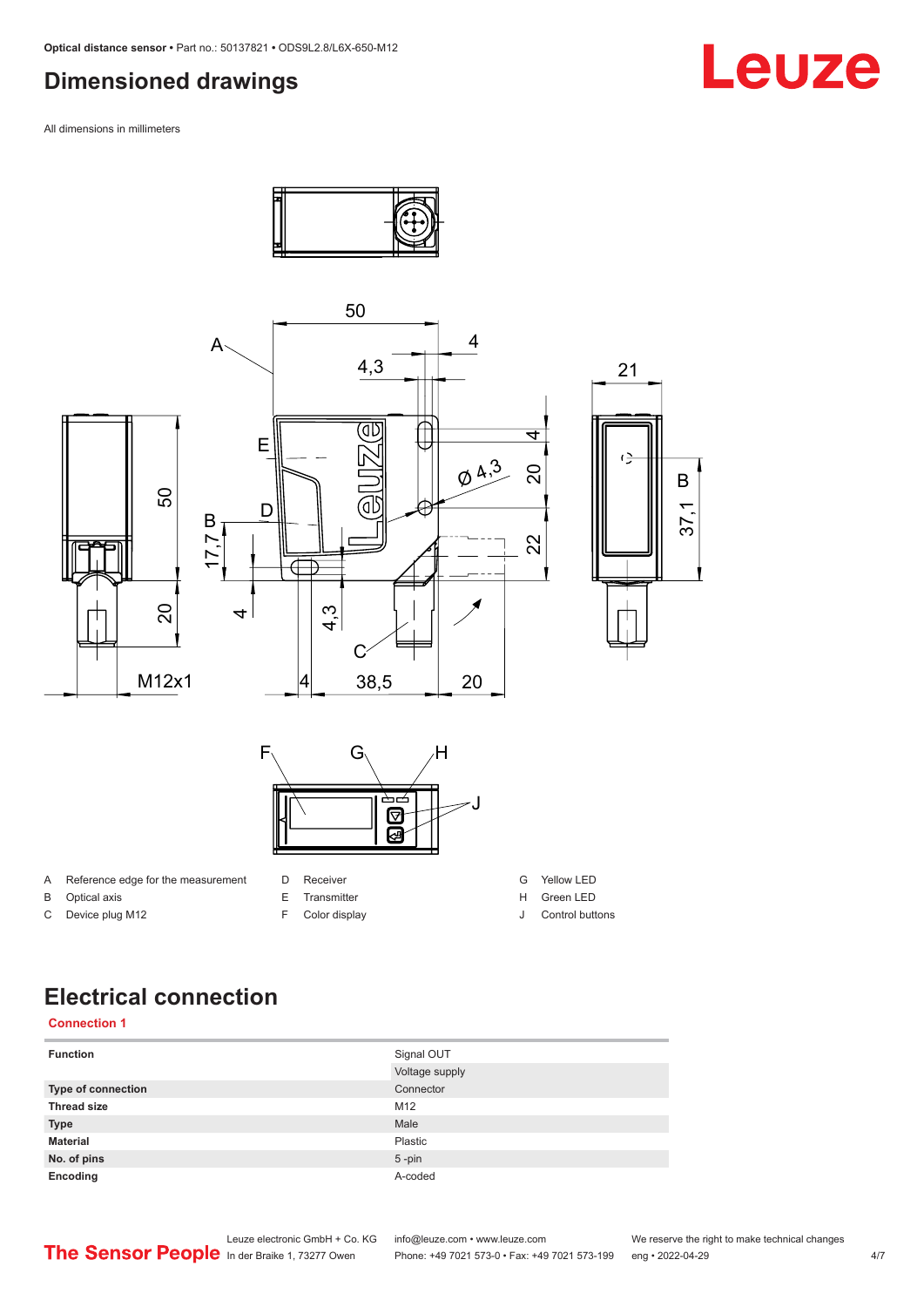### <span id="page-4-0"></span>**Electrical connection**

| <b>Pin</b>     | <b>Pin assignment</b> |
|----------------|-----------------------|
|                | 18  30 V DC +         |
| $\overline{2}$ | OUT <sub>2</sub>      |
| 3              | <b>GND</b>            |
| 4              | IO-Link / OUT 1       |
| 5              | n.c.                  |

#### 1 2 3 5

Leuze

4

### **Diagrams**

Accuracy of measurement



x Measurement distance

y Max. measurement error

a 1% of measurement value

### **Operation and display**

| LED            | <b>Display</b>           | <b>Meaning</b>                  |
|----------------|--------------------------|---------------------------------|
|                | Green, continuous light  | Ready                           |
| $\overline{2}$ | Yellow, continuous light | Object in the measurement range |

#### **Part number code**

Part designation: **ODS9XX.Y/ZAB-CCC-DDD**

| ODS <sub>9</sub> | <b>Operating principle</b><br>Optical distance sensor of the 9 series                                                                                        |
|------------------|--------------------------------------------------------------------------------------------------------------------------------------------------------------|
| <b>XX</b>        | Light source<br>L <sub>2</sub> : laser class 2<br>L1: laser class 1                                                                                          |
| Y                | Equipment<br>8: OLED display and membrane keyboard for configuration                                                                                         |
| Z                | Switching output/function OUT 1/IN: Pin 4 or black conductor<br>$L: IO-Link$                                                                                 |
| A                | Switching output / function OUT 2/IN: pin 2 or white conductor<br>A: Analog output<br>6: push-pull switching output, PNP light switching, NPN dark switching |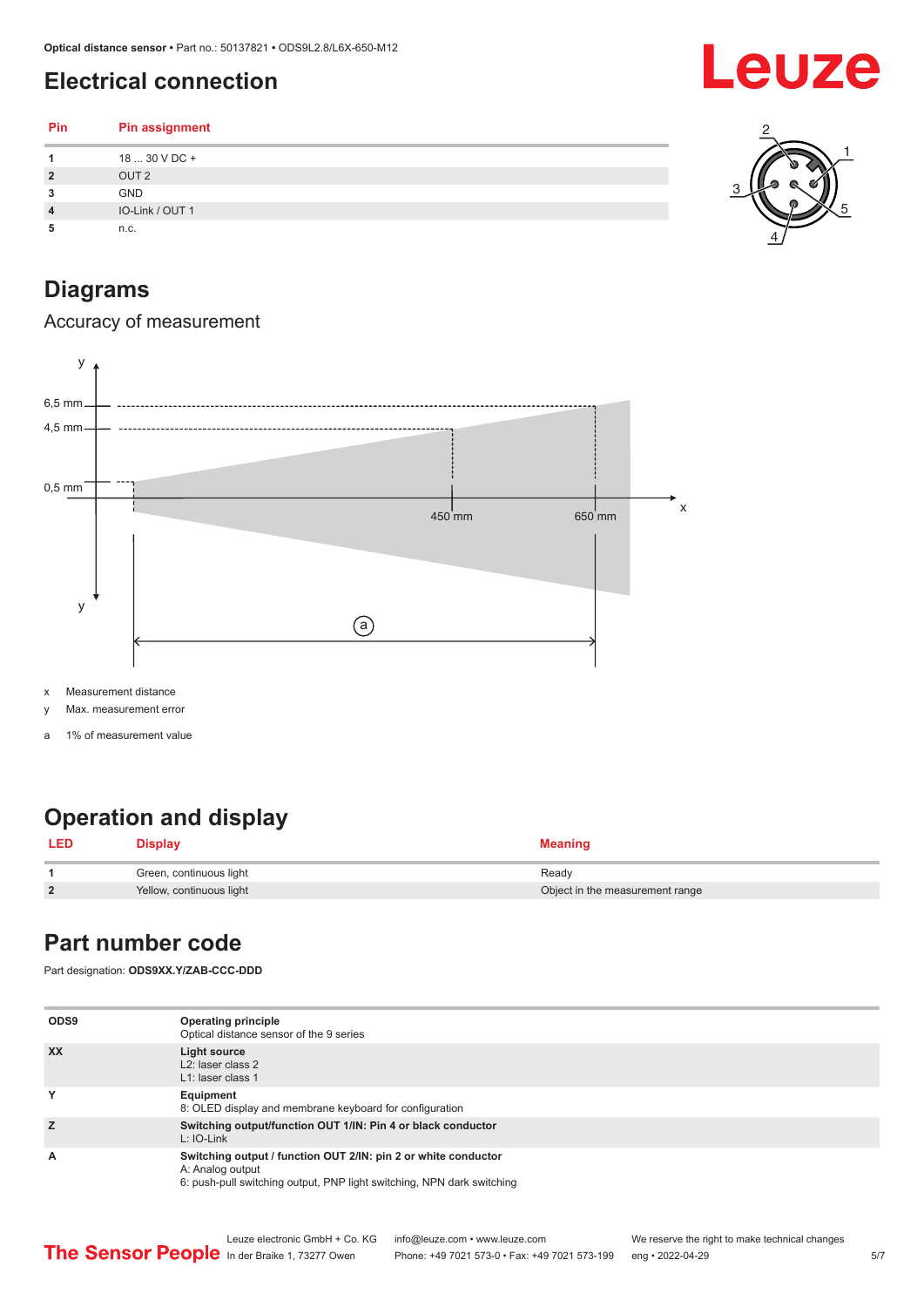#### <span id="page-5-0"></span>**Part number code**

# Leuze

| B           | Switching output / function OUT 3/IN: Pin 5<br>X: pin not used<br>6: push-pull switching output, PNP light switching, NPN dark switching<br>K: Multifunction input (factory setting: deactivation input) |
|-------------|----------------------------------------------------------------------------------------------------------------------------------------------------------------------------------------------------------|
| <b>CCC</b>  | <b>Operating range</b><br>100: operating range 50  100 mm<br>200: operating range 50  200 mm<br>450: operating range 50  450 mm<br>650: operating range 50  650 mm<br>1050: operating range 50  1050 mm  |
| <b>DDD</b>  | <b>Electrical connection</b><br>M12: M12 connector                                                                                                                                                       |
| <b>Note</b> |                                                                                                                                                                                                          |
|             | $\&$ A list with all available device types can be found on the Leuze website at www.leuze.com.                                                                                                          |

#### **Notes**

| <b>Observe intended use!</b>                                                                                                                                                                                                     |
|----------------------------------------------------------------------------------------------------------------------------------------------------------------------------------------------------------------------------------|
| $\%$ This product is not a safety sensor and is not intended as personnel protection.<br>$\%$ The product may only be put into operation by competent persons.<br>$\%$ Only use the product in accordance with its intended use. |

| <b>ATTENTION! LASER RADIATION - CLASS 2 LASER PRODUCT</b>                                                                                                                                                                                                                                  |
|--------------------------------------------------------------------------------------------------------------------------------------------------------------------------------------------------------------------------------------------------------------------------------------------|
| Do not stare into beam!<br>The device satisfies the requirements of IEC 60825-1:2007 (EN 60825-1:2007) safety requiations for a product of <b>laser class 2</b> as well as the<br>U.S. 21 CFR 1040.10 regulations with deviations corresponding to Laser Notice No. 50 from June 24, 2007. |
| Never look directly into the laser beam or in the direction of reflected laser beams! If you look into the beam path over a longer time period, there is a risk<br>of injury to the retina.                                                                                                |
| $\%$ Do not point the laser beam of the device at persons!                                                                                                                                                                                                                                 |
| $\%$ Interrupt the laser beam using a non-transparent, non-reflective object if the laser beam is accidentally directed towards a person.                                                                                                                                                  |
| $\%$ When mounting and aligning the device, avoid reflections of the laser beam off reflective surfaces!                                                                                                                                                                                   |
| $\&$ CAUTION! Use of controls or adjustments or performance of procedures other than specified herein may result in hazardous light exposure.                                                                                                                                              |
| $\%$ Observe the applicable statutory and local laser protection regulations.                                                                                                                                                                                                              |
| $\ddot{\varphi}$ The device must not be tampered with and must not be changed in any way.<br>There are no user-serviceable parts inside the device.<br>Repairs must only be performed by Leuze electronic GmbH + Co. KG.                                                                   |

|           | <b>NOTE</b>                                                                                                                                                                                                                                                |
|-----------|------------------------------------------------------------------------------------------------------------------------------------------------------------------------------------------------------------------------------------------------------------|
| $\bullet$ | Affix laser information and warning signs!<br>Laser information and warning signs are affixed to the device. In addition, self-adhesive laser information and warning signs (stick-on labels) are supplied in<br>several languages.                        |
|           | ↓ Affix the laser information sheet to the device in the language appropriate for the place of use. When using the device in the US, use the stick-on label<br>with the "Complies with 21 CFR 1040.10" note.                                               |
|           | $\&$ Affix the laser information and warning signs near the device if no signs are attached to the device (e.g. because the device is too small) or if the attached<br>laser information and warning signs are concealed due to the installation position. |
|           | $\&$ Affix the laser information and warning signs so that they are legible without exposing the reader to the laser radiation of the device or other optical<br>radiation.                                                                                |